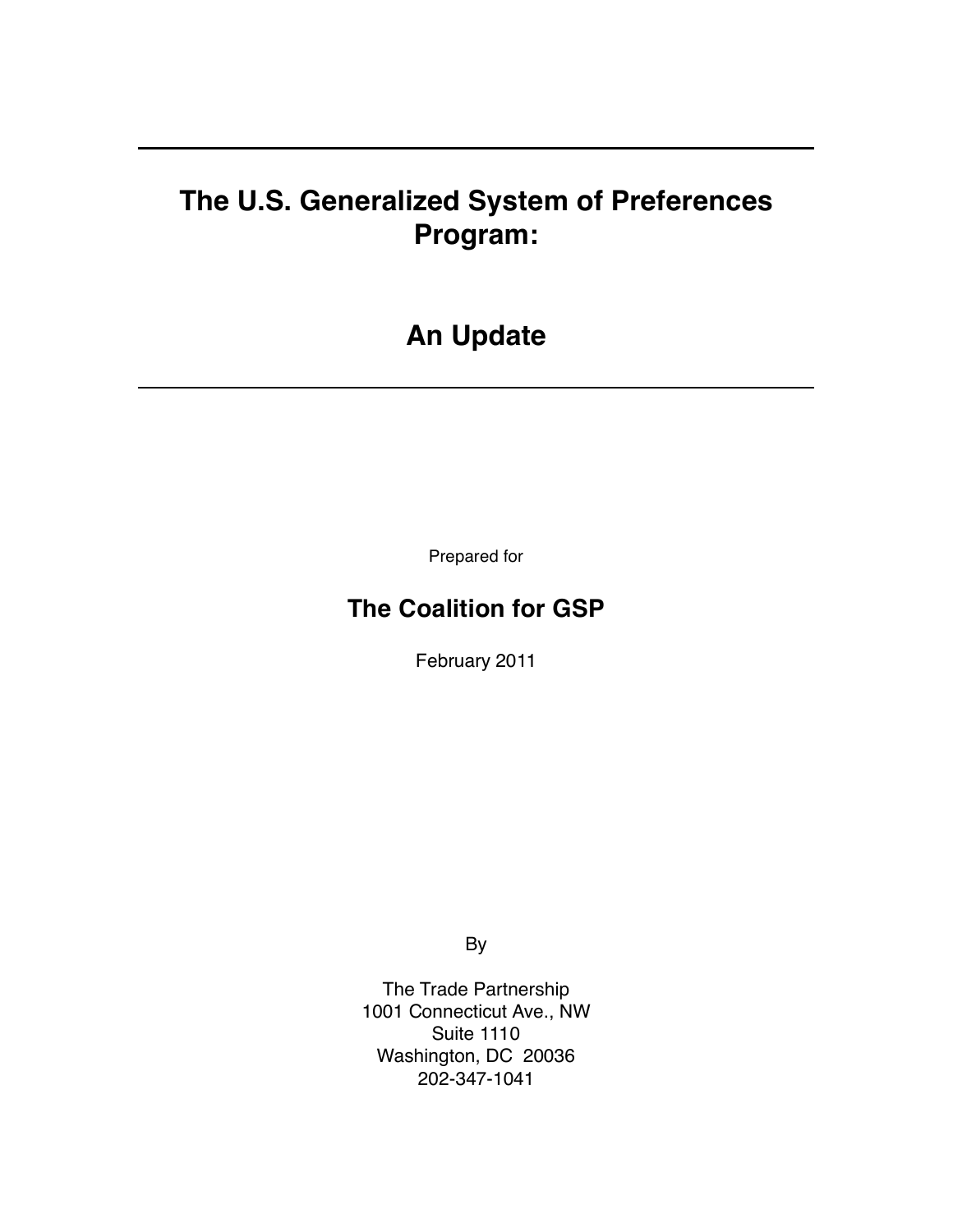# **I. Introduction: A Trade Program That Works for Everyone**

Under the U.S. Generalized System of Preferences (GSP) program, the United States does not collect tariffs on imports from certain developing countries of selected products. It is a special trade preference program indeed: it works for everyone.

- By eliminating U.S. tariffs on imports from certain developing countries, the program encourages the development of job-creating industries in countries plagued by poverty and a paucity of good employment opportunities.
- Lower-cost imported raw materials, components, and machinery keep U.S. manufacturers competitive in a tough global economy, where they face competition not only in the U.S. market from imported finished products, but also in international markets to which they export.
- Lower-cost consumer goods help American families make ends meet.
- GSP's long list of eligibility criteria gives the United States a tool to encourage beneficiary countries to improve labor practices, protect intellectual property rights, treat U.S. investors fairly, steer clear of child labor, and open their markets to U.S. goods and services.

Consequently, GSP has long enjoyed support from American trading partners, companies, unions, and non-governmental organizations. It enjoys bipartisan support every time Congress renews it.

### **However, GSP expired on December 31, 2010, and Congress must enact legislation to renew it.**

#### **Key U.S. Impact Facts**

| Total Value of U.S. Imports under GSP, 2010          | \$22.6 billion  |
|------------------------------------------------------|-----------------|
| Total Value of U.S. Duty Savings Thanks to GSP, 2010 | \$688.8 million |
| Estimated Number of U.S. Jobs Linked to GSP          | 82.000          |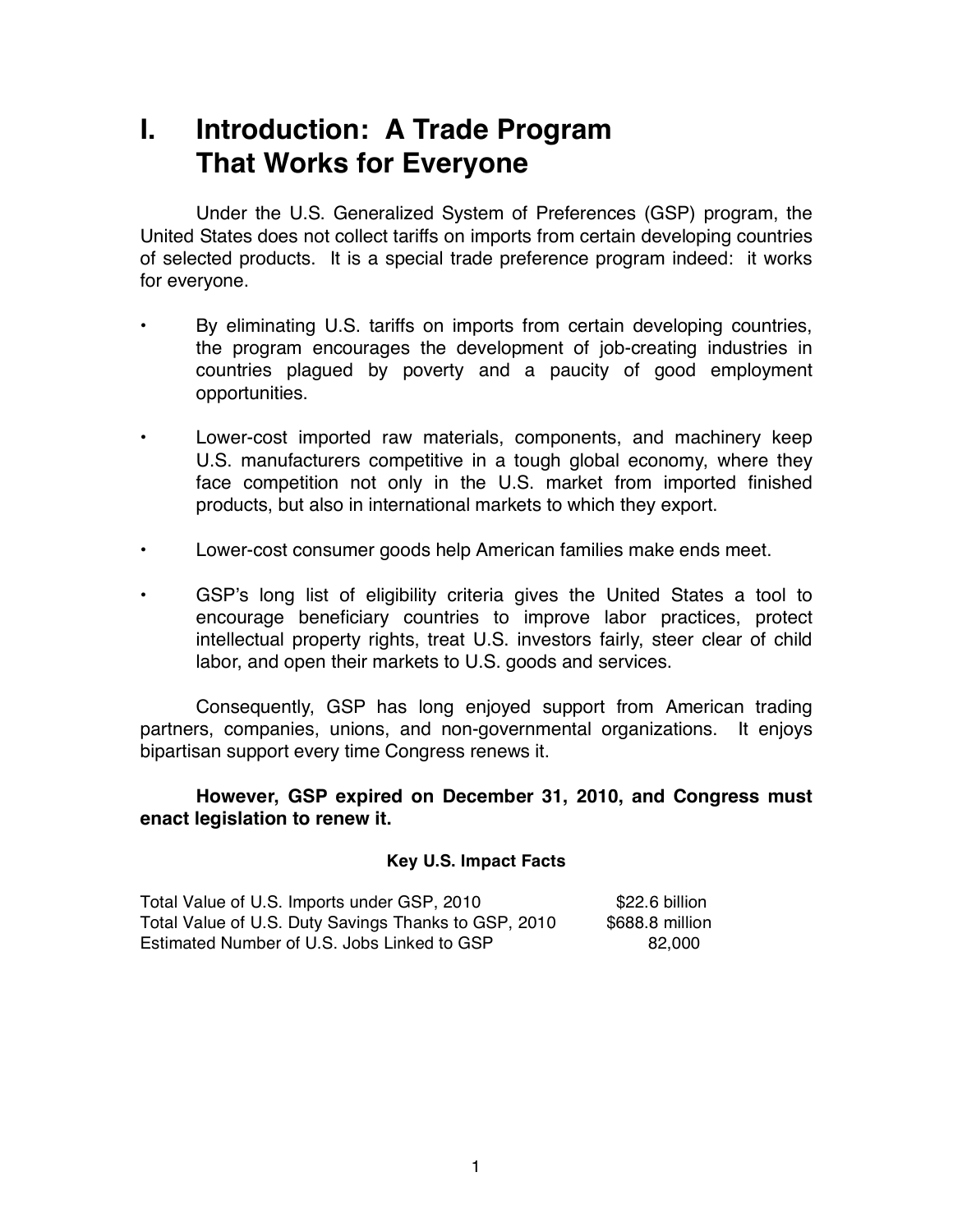# **II. Summary of the U.S. GSP Program: How It Works**

This chapter briefly describes how the GSP program works: the countries that benefit, the products affected, and the general ways in which it ensures that benefits only go to products from countries that would otherwise be uncompetitive in the U.S. market if import duties were assessed. It concludes with a brief summary of how the program is administered.

## **Eligible Countries**

The United States imports from approximately 230 countries or territories. Of those, about 130 countries and territories hold "beneficiary developing country" (BDC) status under GSP – i.e., just over half of all U.S. trading partners in 2010 (see Appendix A for a list).

Specific "rules" of the program restrict the countries that can and cannot receive duty-free treatment under GSP. First and foremost, a BDC must be a developing country. This excludes obvious developed countries, like France and Canada as well as any country with a per capita income that meets the World Bank's definition of "high income." <sup>1</sup> In practice, it also excludes countries with which the United States has a free trade agreement in effect (e.g., Mexico and Chile). $^2$ 

GSP also includes a long list of other eligibility rules that exempt from benefits countries with per capita incomes below the "high income" threshold, and thus technically are developing countries. These conditions effectively preclude developing countries like China and lower-income countries that are members of the European Union from getting duty-free access to the U.S. market under GSP (e.g., if Turkey joins the EU, it will lose its U.S. GSP benefits) (see Box).

 <sup>1</sup> Every year, the World Bank issues updated data of countries' per capita incomes in U.S. dollars, and the per capita income level that it defines as "high income." In 2009 (the most recent year available), the per capita income defined as "high income" by the Bank is \$12,196 or more.

<sup>&</sup>lt;sup>2</sup> No statutory authority precludes an otherwise-eligible developing country with an FTA from getting benefits under GSP. However, typically all of the products for which the country received GSP benefits become fully duty free on the first day the FTA goes into effect, so GSP benefits are no longer needed by the BDC.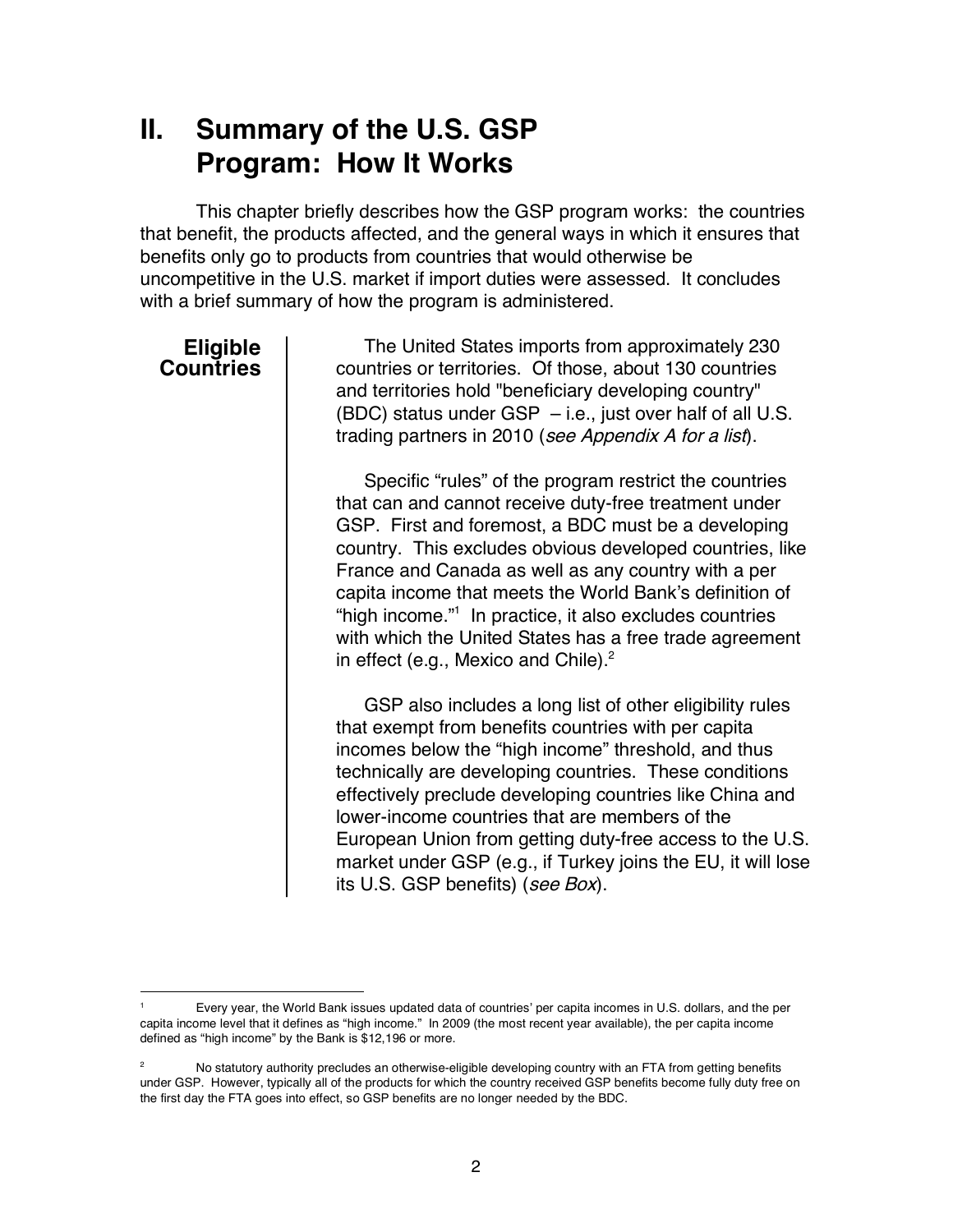### **GSP Eligibility Criteria**

A developing country is not eligible for GSP benefits if:

- It is a country dominated or controlled by international **communism** (e.g., China);
- It is a member of the **European Union**; 3
- It is part of a **commodity cartel** that limits international supply or raises prices to "an unreasonable level" and that causes "serious disruption" of the world economy; 4
- It offers **preferential treatment** to products from other developed countries that might have an adverse effect on U.S. products;
- It has **seized property** of U.S. citizens or corporations without just compensation;
- It aids or abets any individual or group that has committed an act of international **terrorism**;
- It is not taking steps to afford internationally recognized **worker rights** to workers in the BDC; and
- It has not implemented its commitments to eliminate the worst forms of **child labor**.

In deciding whether to designate a country as eligible for GSP, the President also may consider, among other factors,

- The extent to which the country has assured the United States that it will provide **"equitable and reasonable" access to its markets**;
- The extent to which the country is providing adequate and effective **protection of intellectual property rights**; and
- The extent to which the country has taken steps to reduce **trade-distorting investment practices and policies and services trade barriers**.

On May 1, 2004, seven GSP beneficiaries lost GSP eligibility when they became members of the European Union, including former top beneficiaries Hungary, Poland and the Czech Republic. Bulgaria and Romania lost GSP eligibility for this reason on January 1, 2007.

The Trade Agreements Act of 1979 amended this exclusion to allow GSP benefits to go to those Organization of Petroleum Exporting Countries (OPEC) members that entered into bilateral trade agreements with the United States before January 3, 1980. Effective March 30, 1980, Ecuador, Indonesia, and Venezuela became eligible for the GSP program.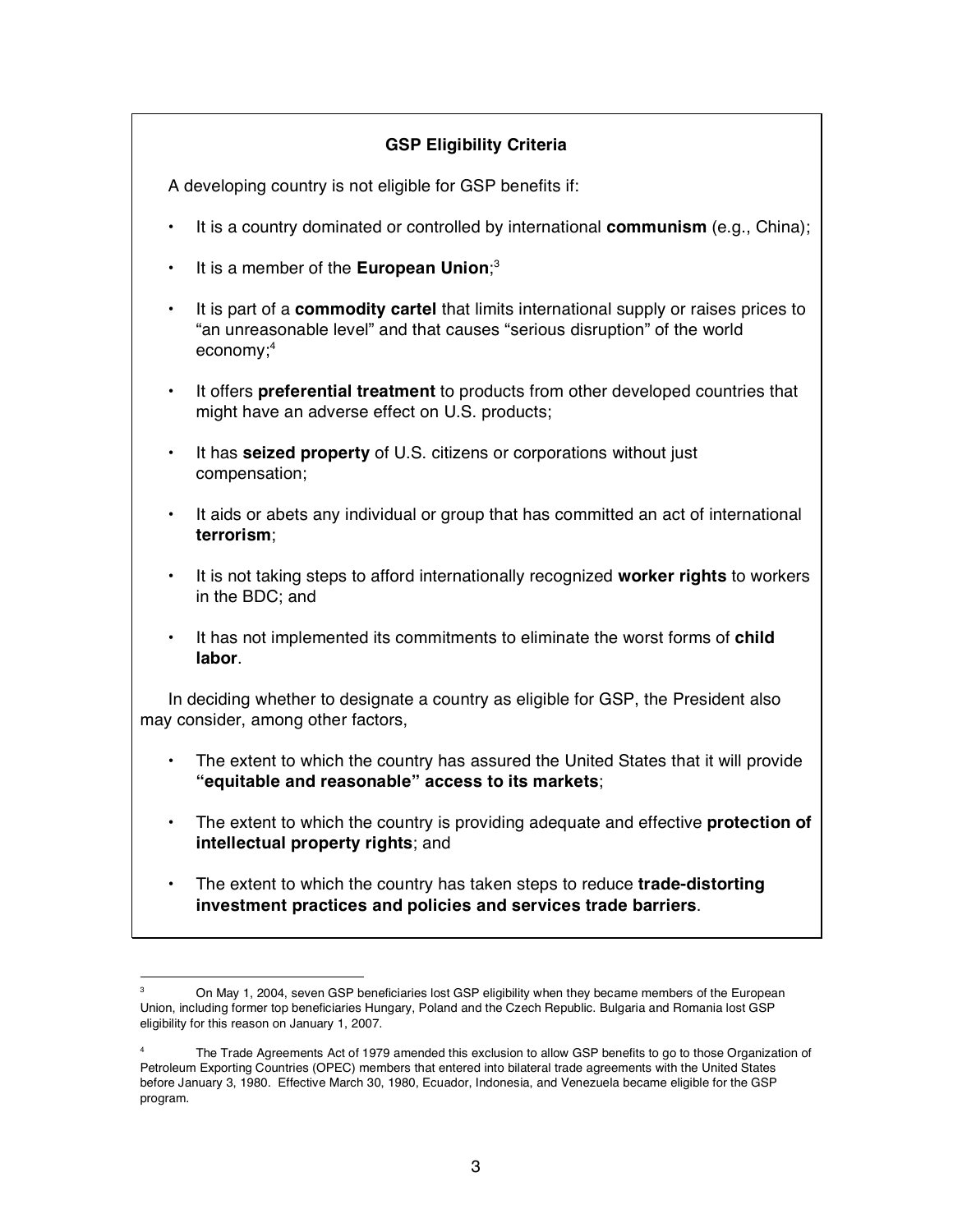GSP-eligible countries may be further designated as a "least developed beneficiary developing country" (LDBDC). There are no statutory requirements (e.g., a lower income threshold) that countries must meet before designation as a LDBDC, although the Office of the U.S. Trade Representative (USTR) does conduct a formal review. Today, 42 of the GSP beneficiaries are considered LDBDCs, meaning that they receive duty-free benefits for a longer list of products (see Box).

#### **GSP Least-Developed Beneficiary Developing Countries for 2010**

Afghanistan Liberia Angola Madagascar Bangladesh Malawi Benin Mali Bhutan Mauritania Burkina Faso Mozambique Burundi Nepal Cambodia Niger Central African **Rwanda** Republic Samoa Comoros Sierra Leone Djibouti Somalia East Timor **Tanzania** Ethiopia Togo Gambia, The **Tuvalu** Guinea Uganda Guinea-Bissau Vanuatu Haiti Yemen, Rep. of Kiribati Zambia Lesotho

Chad Sao Tome & Principe Congo (Kinshasa) The Solomon Islands

Designation as a GSP beneficiary, once attained, is not guaranteed in perpetuity. Countries may lose their eligibility for GSP benefits, in whole or in part, if they violate any of these conditions. In many cases, the threat of losing benefits is enough to encourage the beneficiary country to change the offending practices (see Chapter  $III$ ).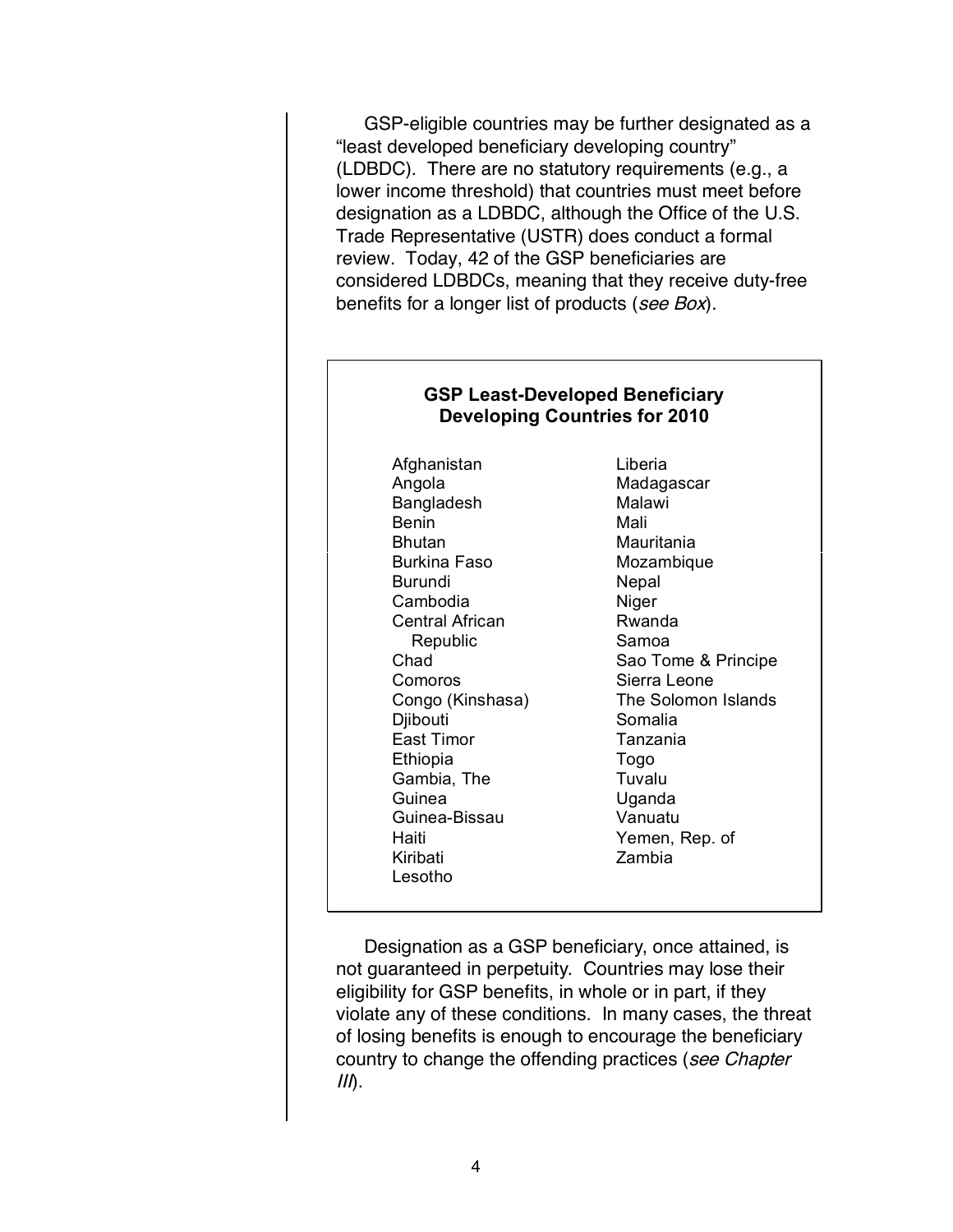The program also includes an automatic termination of benefits when the country's per capita income surpasses the "high income" country threshold. For example, the President determined that Croatia and Equatorial Guinea had reached "high income" status and graduated them from the GSP program in January 2011. Trinidad and Tobago was graduated in 2010. Even if a country does not reach the per capita income threshold for graduation, it may still lose GSP benefits if the President deems it to be a sufficiently competitive exporter across a range of exports. As the result of a such review of their advances in economic development and trade, the President "graduated" from GSP the four "Asian Tigers" – Hong Kong, Korea, Taiwan and Singapore – in 1989, and Malaysia in 1998, even though none of these economies had reached the prevailing "high income" threshold.

## **Eligible Products**

GSP preferences are available for about one third – 3,400 products – of all products (more than 10,500) imported into the United States. GSP-eligible products are mostly manufactures and semi-manufactures – notably, consumer electronics and machinery and parts – but also selected agricultural and primary industrial products.

The GSP statute specifically excludes several product groups from benefits (see Box). It should be noted that many of these products are the products most commonly produced by developing countries.

#### **Products Groups Excluded from GSP Benefits**

- Most **textile and apparel products**;
- Certain **watches**;
- Import-sensitive **electronic products**;
- Import-sensitive **steel** products;
- Certain footwear, handbags, luggage, and other **leather products**;
- Import-sensitive **glass** products;
- **Agricultural products** in excess of a tariff-rate quota; and
- Products subject to any escape clause or national security action.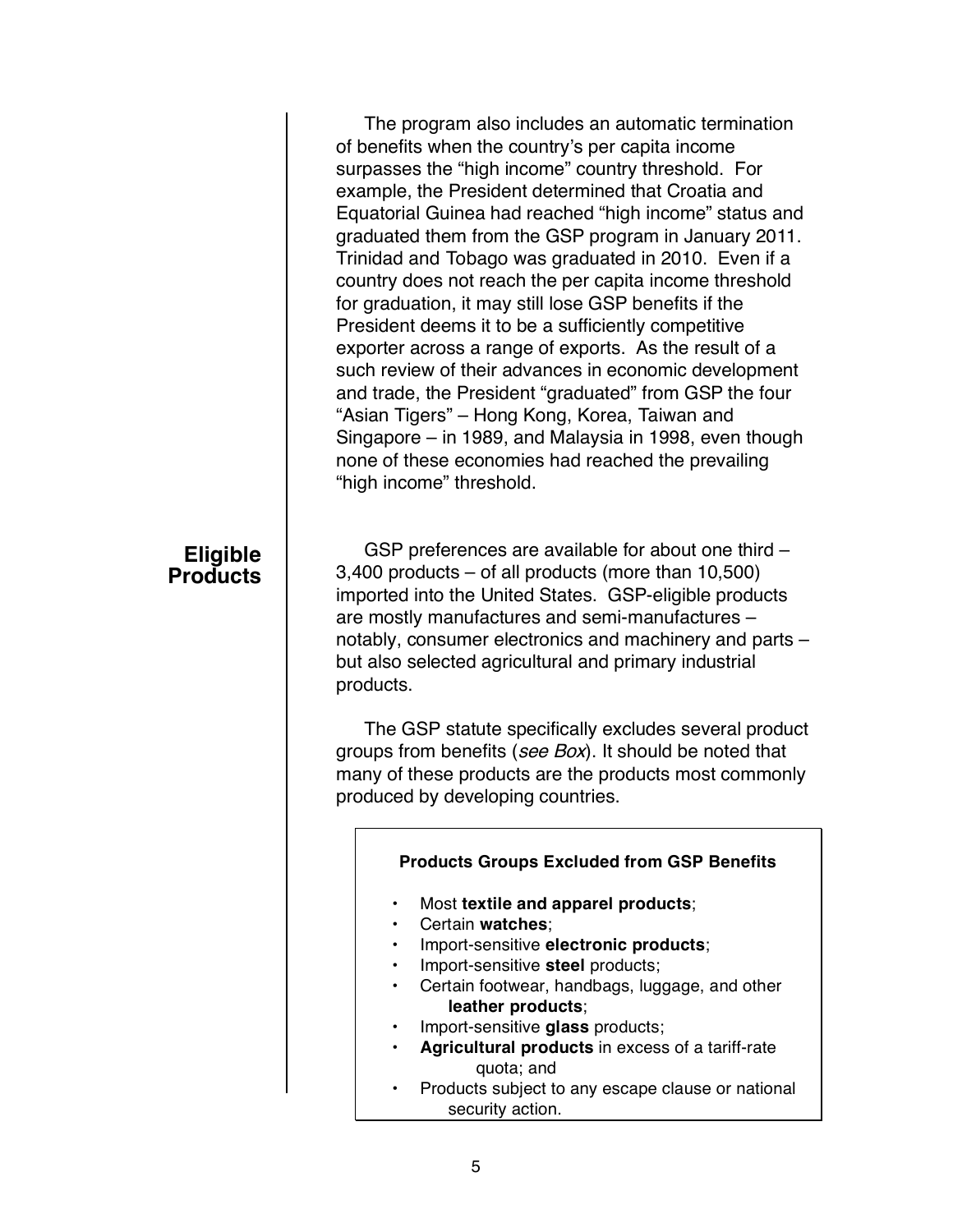|                                  | Least developed countries are eligible for benefits for<br>an additional 1,450 products. The list includes food<br>products, chemicals, steel, cases and chests, household<br>porcelain, china or ceramic tableware, glassware, VCRs,<br>radio-tape recorder combinations, radios, clocks, fishing<br>rods and reels, brooms and pens. Importantly, the<br>African Growth and Opportunity Act (AGOA) extends<br>GSP duty-free benefits (subject to a different – stricter –<br>rule of origin) to certain textile and apparel products<br>produced in eligible AGOA countries.                                                                                                                                                                                                                                   |
|----------------------------------|------------------------------------------------------------------------------------------------------------------------------------------------------------------------------------------------------------------------------------------------------------------------------------------------------------------------------------------------------------------------------------------------------------------------------------------------------------------------------------------------------------------------------------------------------------------------------------------------------------------------------------------------------------------------------------------------------------------------------------------------------------------------------------------------------------------|
|                                  | The program establishes rules of origin thresholds<br>countries must meet to ensure that only goods produced<br>by BDCs receive duty-free treatment when imported into<br>the United States.                                                                                                                                                                                                                                                                                                                                                                                                                                                                                                                                                                                                                     |
|                                  | Just as no country is guaranteed that benefits will last<br>indefinitely, so too no product is guaranteed benefits<br>forever. The President may withdraw duty-free benefits<br>for any individual product exported from any beneficiary<br>country (that is not a least-developed country) if U.S.<br>imports of that product exceed certain thresholds that are<br>deemed to constitute "competitiveness." <sup>5</sup>                                                                                                                                                                                                                                                                                                                                                                                        |
| Program<br><b>Administration</b> | Congress assigned responsibility for GSP to the<br>President, who relies on an inter-agency committee (the<br>"GSP Subcommittee") chaired by the Office of the U.S.<br>Trade Representative to administer its day-to-day<br>activities. Those activities include an annual review of the<br>GSP program, in which the GSP Subcommittee considers<br>a range of petitions that are submitted by foreign<br>governments, or U.S. or foreign firms. Petitions may<br>seek to have a new product made eligible for GSP<br>benefits, or existing product eligibility terminated. They<br>may ask that a product that lost GSP benefits for<br>exceeding the competitive need limits have those<br>benefits restored. Others may request that a particular<br>country be removed from the program for violation of one |

or more eligibility criteria.

<sup>&</sup>lt;sup>5</sup> These thresholds are called "competitive need limits" (CNLs). For calendar year 2010, a BDC is considered a "competitive" supplier of a given product if U.S. imports from that country of that product represented 50 percent of the value of total U.S. imports of the product or if they exceeded \$140 million.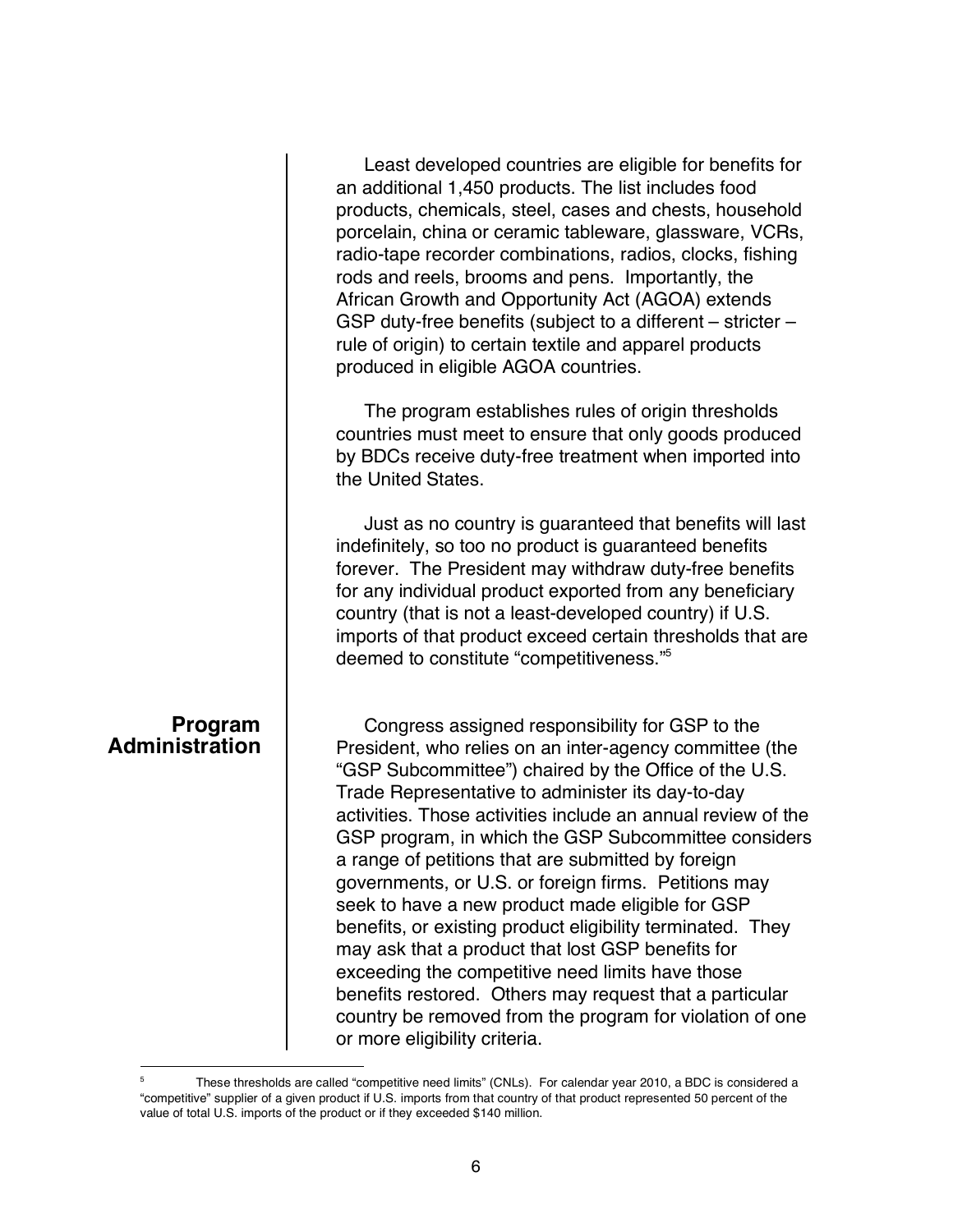The review process typically extends over a year and entails hearings and briefs from petitioners and those who support or oppose the proposed changes. The U.S. International Trade Commission weighs in with an assessment of the economic effects of proposed changes.

In addition, the President has the authority to conduct reviews of GSP generally at any time he (or she) deems necessary. It conducted one such review in 2005/2006 in which hundreds of companies that use GSP weighed in to detail its impacts on them. Submissions were also received from organizations that use the GSP program's eligibility criteria on worker rights and intellectual property to report on the ways in which it has been helpful to them (see following Chapter).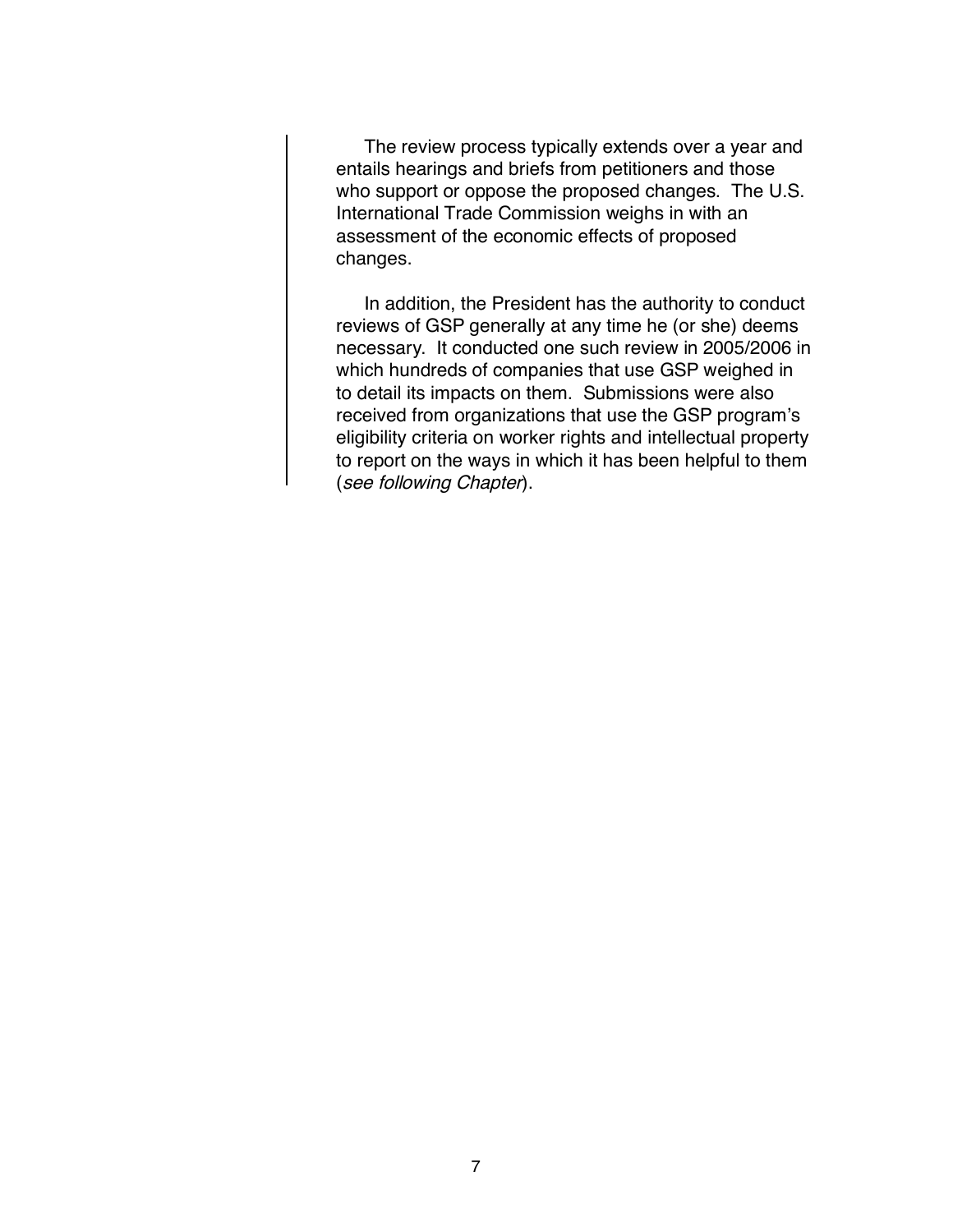## **III. Impacts of the GSP Program**

Needless to say, duty-free access to the U.S. market through the GSP program has long been important to a large number of developing countries that continue to struggle with poverty. But over the years its importance to American consumers and manufacturers has also grown. In part this is because U.S. tariffs for many individual products remain quite high – despite the fact that the average U.S. tariff rate has steadily declined and is today low. In addition, the eligibility criteria that make up GSP have proven to be effective tools in increasing U.S. access to developing country markets, enhancing intellectual property rights protection, and improving labor conditions.



Source: U.S. Bureau of the Census

Note: Vertical lines mark GSP renewals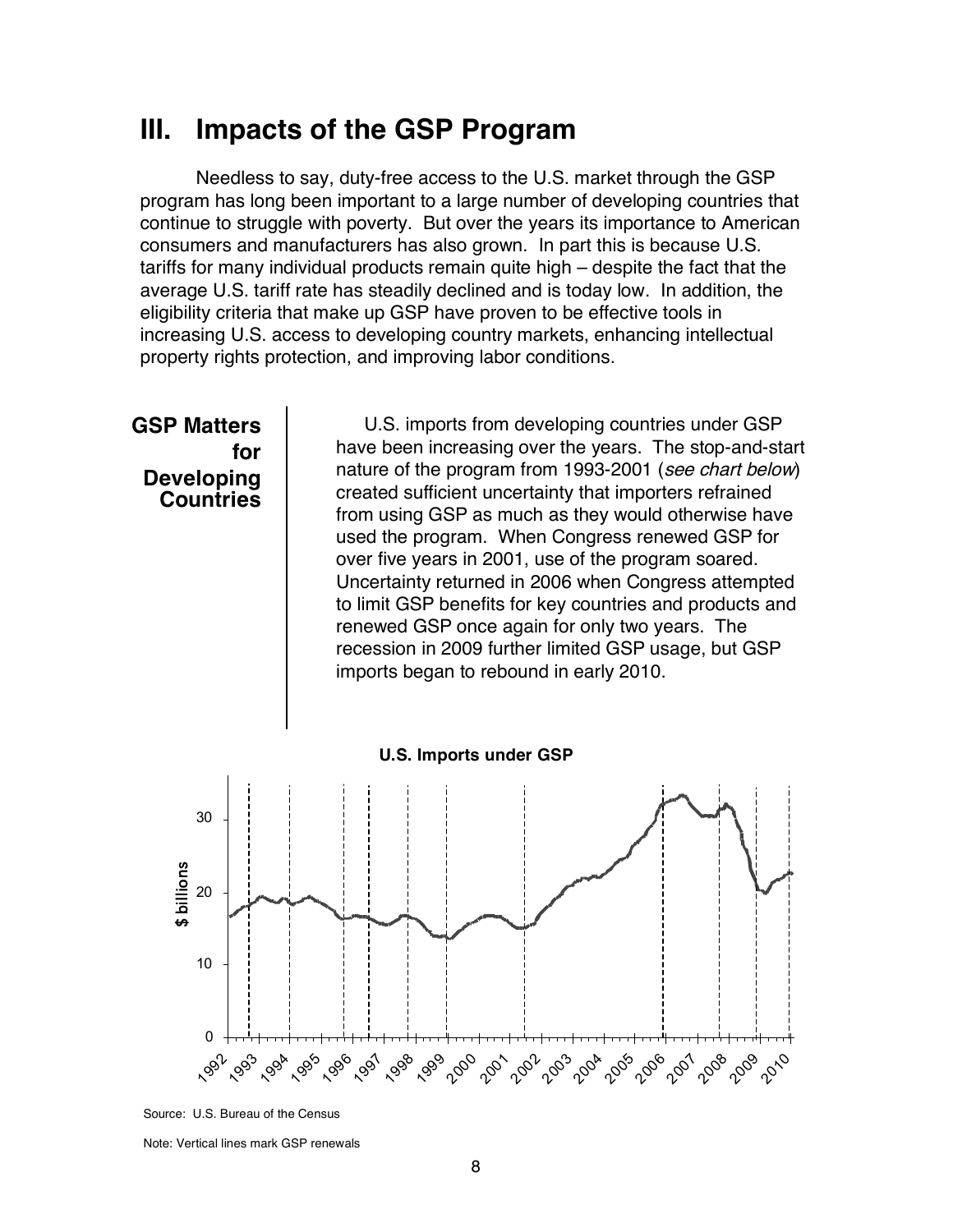The leading beneficiary country users of the GSP program are a mixed group regionally, located in Asia, Africa, Latin America, and even Europe.

India and Thailand export a range of industrial and consumer products using GSP, although the loss of benefits for certain jewelry since 2007 has reduced the share of total exports under GSP. Apparel products' ineligibility for GSP benefits also keeps the share of U.S. imports from India and Thailand under GSP small. Top imports from Brazil under GSP include auto parts, wood and stone construction materials, and ferroalloys used by the U.S. steel industry. Brazil's share of total exports that benefit from GSP is small in part because footwear, petroleum oils, and import-sensitive steel products do not receive GSP benefits. Angola and Equatorial both make the "top ten" because of oil exports that are GSP eligible for LDBDCs only.

#### **Table 1 Top 10 Sources of GSP Imports, 2010** (Millions)

| Beneficiary<br>Developing<br>Country (BDC) | Duty-Free<br>U.S. Imports<br>under GSP | Total<br>U.S. Imports<br>from BDC | Share of<br>U.S. Imports<br>Using GSP |
|--------------------------------------------|----------------------------------------|-----------------------------------|---------------------------------------|
|                                            |                                        |                                   |                                       |
| Thailand                                   | 3,611.7                                | 22,653.0                          | 15.9%                                 |
| Angola                                     | 3,543.8                                | 11,778.5                          | 30.1                                  |
| India                                      | 3,481.7                                | 29,614.3                          | 11.8                                  |
| <b>Brazil</b>                              | 2,124.0                                | 23,401.8                          | 9.1                                   |
| Indonesia                                  | 1,856.5                                | 16,329.9                          | 11.4                                  |
| <b>Equatorial Guinea</b>                   | 1,275.2                                | 2,324.4                           | 54.9                                  |
| South Africa                               | 1,200.2                                | 8,199.2                           | 14.6                                  |
| Philippines                                | 912.7                                  | 7,958.5                           | 11.5                                  |
| Turkey                                     | 792.9                                  | 4,179.8                           | 19.0                                  |
| Russia                                     | 578.0                                  | 25,199.2                          | 2.3                                   |
| Total, Top 10 BDCs                         | 19,376.7                               | 151,638.5                         | 12.8                                  |
| Total, All BDCs                            | 22,553.9                               | 303,177.6                         | 7.4                                   |

While Table 1 may seem to indicate that a relatively small share — 7.4 percent — of total U.S. imports from BDCs actually benefit from GSP, it is misleading to conclude that GSP is therefore unimportant. First, only about a third of all U.S. tariff line items are even eligible for duty-free treatment under GSP. Second, many countries in Africa (e.g., South Africa), the Caribbean, and Andean regions are eligible for duty-free benefits under other preference programs, which cover many of the same products as GSP. The stop and start nature that plagued the program in the past may have driven U.S. importers and businesses to source goods under these other preference programs because the programs have longer authorization periods. Italics <sup>=</sup> Least Developed Beneficiary Country

Source: U.S. Bureau of the Census.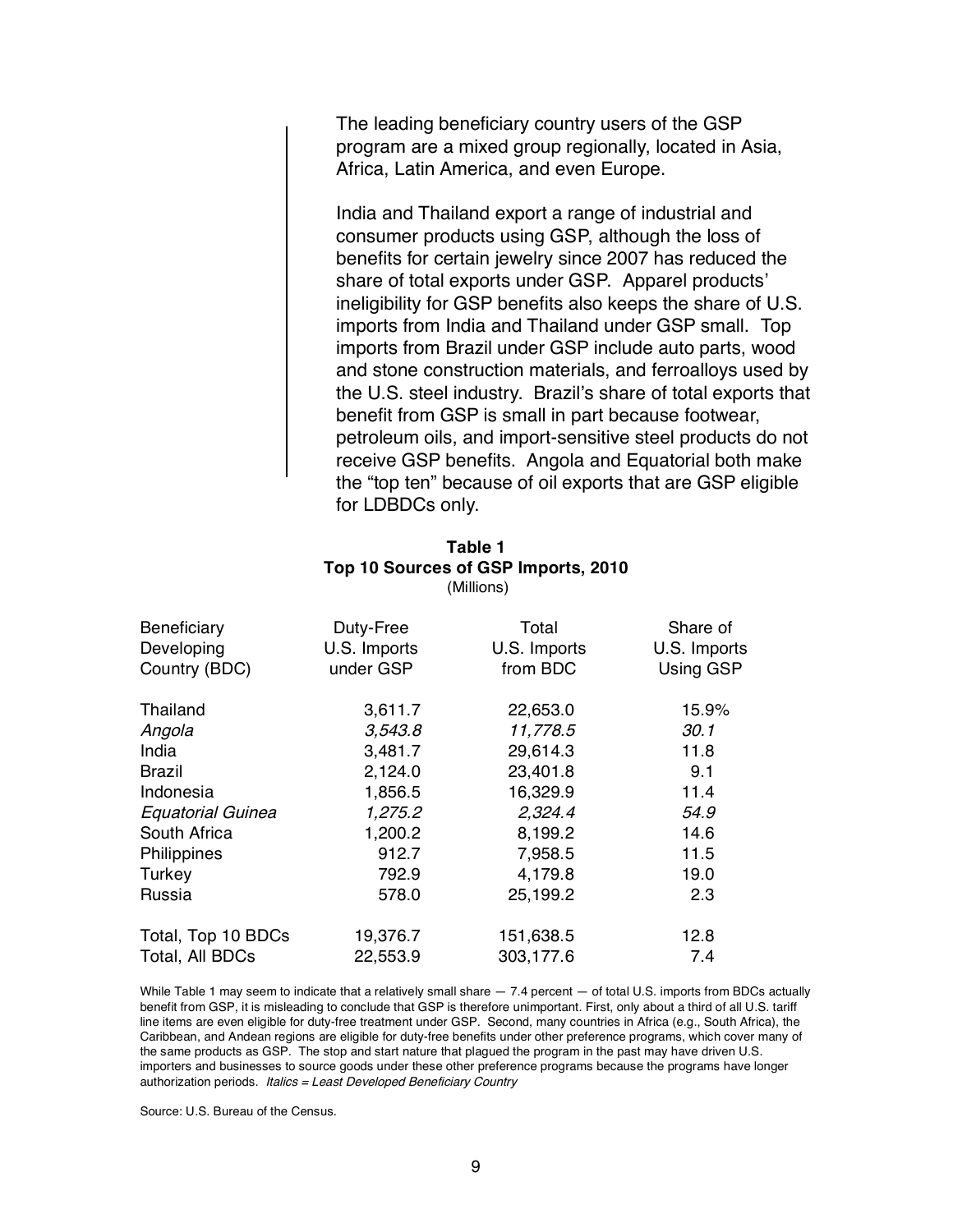"The continuation of duty-free programs like GSP provides the vital opportunity for developing countries to use trade as a way of achieving sustained economic growth and poverty reduction." – Oxfam

Despite major strides in recent years, the leading beneficiaries of the program continue to struggle with poverty. Countries that some have suggested no longer need GSP – India, Thailand and Brazil, for example – have per capita incomes well below the "high income" threshold. By making their exports more competitive in the U.S. market, GSP helps to support manufacturing jobs in economies that clearly need to find employment opportunities for workers that pay well and enable them to support their families and keep their children in school. The per capita incomes of Angola and Equatorial Guinea are biased upward by oil export earnings that do not filter down to the population at large; both countries suffer from severely low standards of living otherwise.

### **Table 2 Per-Capita Income Levels of Leading GSP Beneficiaries, 2009\***

| Thailand                 | \$3,760 |
|--------------------------|---------|
| Angola                   | 3,750   |
| India                    | 1,180   |
| Brazil                   | 8,040   |
| Indonesia                | 2,050   |
| <b>Equatorial Guinea</b> | 12,420  |
| South Africa             | 5,760   |
| Philippines              | 2,050   |
| Turkey                   | 8,720   |
| Russia                   | 9,340   |
|                          |         |

| <b>GSP Graduation Threshold</b> |        |
|---------------------------------|--------|
| ("High Income")                 | 12,196 |
| 2009 U.S. Per Capita Income     | 46,360 |

\* Countries are ranked by order of use of the U.S. program, as shown in Table 1.

Source: The World Bank.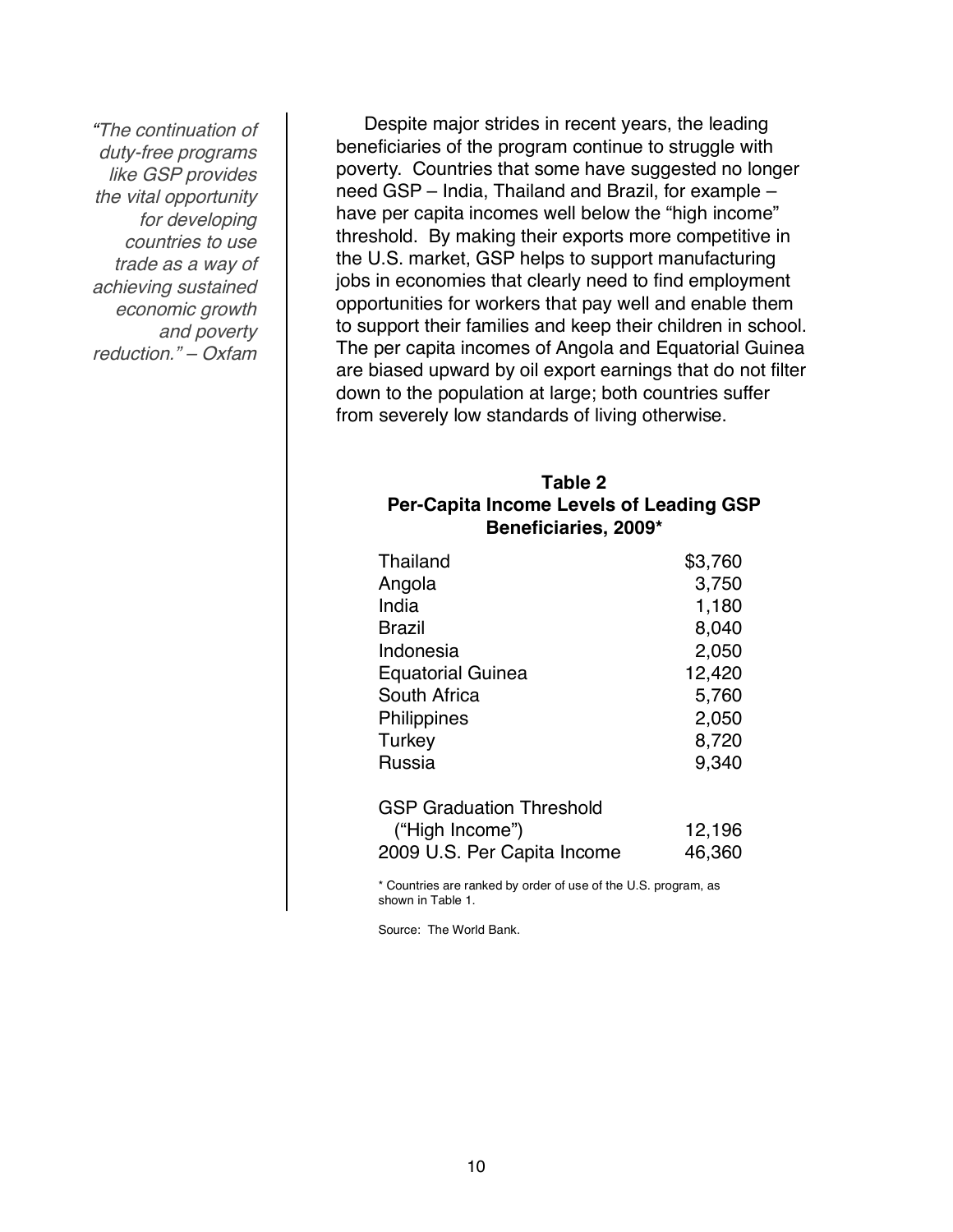## **GSP Matters for American Companies**

"GSP … is particularly important for manufacturers who can't source domestically…. [It makes an] important contribution toward reducing costs for U.S. manufacturers and …[improving] the competitiveness of manufacturing in America." – National Association of **Manufacturers** 

GSP provides significant savings to U.S. companies and consumers. While it is generally believed that the United States is one of the most open economies in the world, the fact is that it imposes duties on about 30 percent of all U.S. imports, and some of those duties remain quite high.

Table 3 shows just a few of the many hundreds of products that are eligible for GSP benefits and which otherwise would be assessed tariff rates well above the U.S. average rate.

#### **Table 3**

#### **U.S. Tariff Rates for Selected GSP-Eligible Products**

Certain household porcelain/china tableware/kitchenware 26.0% Porcelain/china napkin rings 20.8 Certain nuts and seeds 17.9 Certain artificial flowers 17.0 Certain grated cheeses 15.0 Cotton hammocks 14.1 Railway cars **14.0** Certain silver jewelry 13.5 Ceramic roofing tiles 13.5 Flashlights 12.5 Screws made of iron/steel, for wood 12.5 Wood blinds, shutters 10.7 Wrenches 9.0 Metal drilling tools 8.4 Umbrellas 8.2 Machine tool parts 8.0 Christmas tree lights 8.0 Glass paving blocks and the set of the Second Second B.0 Certain transmission belts 8.0 Certain plywood 8.0 Paint rollers 7.5 Steam turbines and parts 6.7 Optical fibers 6.7 Aluminum alloy sheets/plates 6.5 Various chemicals and mixtures **6.5** Polyvinyl chloride 6.5 Average U.S. tariff 4.4

Source: Harmonized Tariff System of the United States, 2011; U.S. Census Bureau.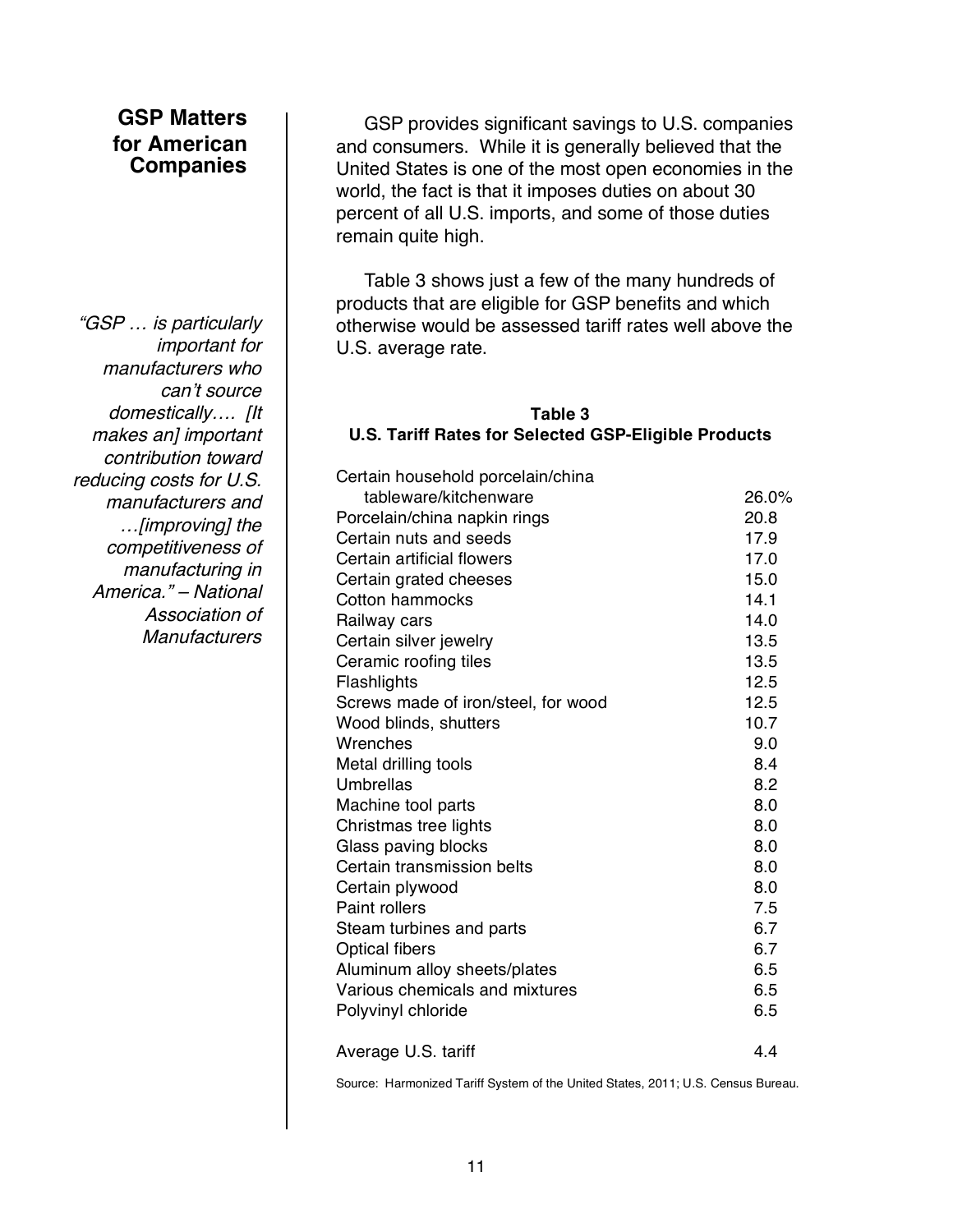As a result of foregone tariffs on a large volume of imports, GSP saved U.S. importers approximately \$689 million in 2010. Projected savings are highest for jewelry and agricultural products, but most of the goods benefiting from duty cost savings are raw materials, components, parts, and machinery used by U.S. manufacturers in their U.S. production facilities. Clearly, GSP keeps U.S. production of food products and other goods competitive.

#### **Table 4 Leading Product Groups Imported Duty-Free Under GSP, 2010** (Millions and Percent)

|                                              |           | Share of         | Value of      |
|----------------------------------------------|-----------|------------------|---------------|
|                                              |           | <b>Total GSP</b> | <b>Duties</b> |
| <b>Products</b>                              | Value     | Imports          | Saved         |
| Jewelry and parts                            | \$1,359.1 | 6.0%             | \$79.7        |
| Agricultural and food products (excl. sugar) | 1,660.1   | 7.4              | 73.3          |
| Electrical equipment and parts               | 1,579.8   | 7.0              | 52.1          |
| Plastics and plastic products                | 968.2     | 4.3              | 46.0          |
| Organic chemicals                            | 921.6     | 4.1              | 44.1          |
| Rubber products                              | 1,221.6   | 5.4              | 43.6          |
| Transportation equipment parts               | 1,231.7   | 5.5              | 31.6          |
| Machinery (including computers), parts       | 1,003.6   | 4.4              | 28.7          |
| Aluminum mill products                       | 748.9     | 3.3              | 26.3          |
| Iron and steel raw materials                 | 938.5     | 4.2              | 24.6          |
| Wood and wood products                       | 458.0     | 2.0              | 24.5          |
| Iron and steel products                      | 598.9     | 2.7              | 23.9          |
| Inorganic chemicals                          | 453.0     | 2.0              | 17.8          |
| Stone and stone products                     | 271.3     | 1.2              | 14.9          |
| Sugar                                        | 381.9     | 1.7              | 13.8          |
| Oils and petroleum products                  | 5,433.1   | 24.1             | 6.9           |
| Leather products                             | 198.4     | 0.9              | 5.5           |
| Copper                                       | 222.5     | 1.0              | 5.4           |
| Furniture and parts                          | 29.3      | 0.1              | 1.8           |
| <b>Total, Leading Products</b>               | 19,679.6  | 87.3             | 564.5         |
| Total                                        | 22,553.9  | 100.0            | 688.8         |

Source: Derived from U.S. Census data provided by the Office of the U.S. Trade Representative.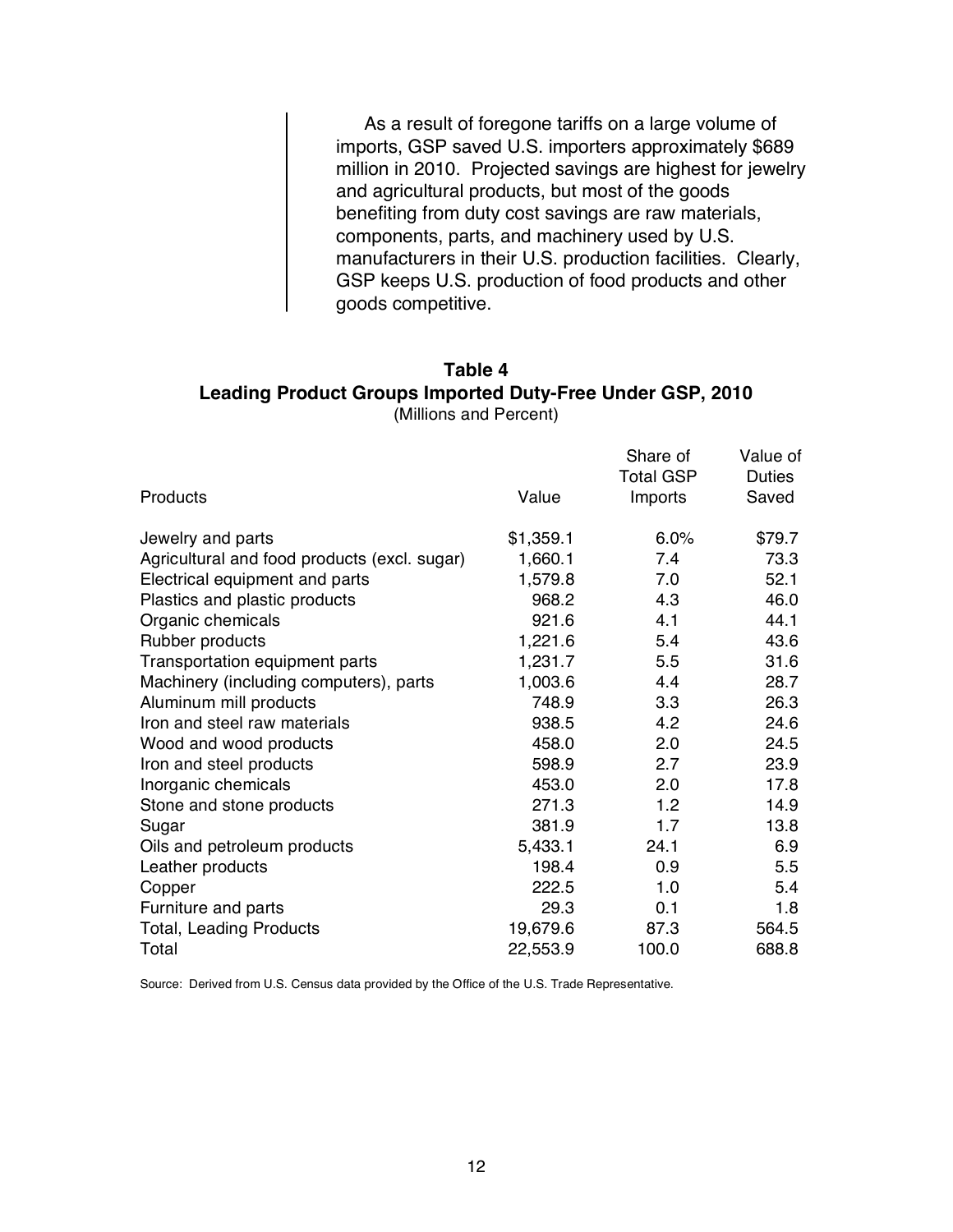"For many retailers, particularly smaller ones, GSP has become <sup>a</sup> key part of their businesses. … GSP has also allowed retailers to provide their customers, American families, better value and selection in the products they sell." – National Retail Federation

"…[GSP's] trade-related workers' rights protections have been responsible for improving labor laws in some countries and for enhancing enforcement in others. In many cases, the threat of withdrawing benefits has been sufficient to motivate compliance, and no trade sanctions were actually applied." – AFL-CIO

"…[M]aintaining the GSP program and providing benefits as broadly as possible provides leverage than can be used to advance important [U.S. Government] goals such as the effective protection of intellectual property." – The International Intellectual Property Alliance

Indeed, a study for the U.S. Chamber of Commerce $<sup>6</sup>$ </sup> found that:

- GSP keeps American manufacturers and their suppliers competitive. In 2005, three quarters of U.S. imports using GSP were raw materials, parts and components, or machinery and equipment used by U.S. companies to manufacture goods in the United States for domestic consumption or for export.
- American families also benefit from GSP. Finished consumer goods typically sold by retailers accounted for 25 percent of GSP imports in 2005.
- GSP is particularly important to U.S. small businesses, many of which rely on the program's duty savings to compete with much larger companies.
- Annual sectoral benefits to consumers of GSP products range up to \$273 million.
- GSP imports support U.S. jobs. Direct and indirect jobs associated with moving aggregate GSP imports from the docks to the retail shelves totaled nearly 82,000 in 2005.

In addition to its contribution to company competitiveness, GSP has proven to be a successful "carrot" for promoting greater market access and intellectual property rights protections for U.S. exporters, and in improving worker rights practices in beneficiary countries who value the duty-free access to the U.S. market. For example, a market access challenge filed in a GSP petition against India in 1998 by U.S. soda ash exporters resulted in a reduction of Indian duties. Intellectual property rights (IPR) challenges filed by U.S. companies that put their GSP benefits of Brazil, Ukraine, Armenia, and Moldova at risk all resulted in IPR improvements. A worker rights GSP petition filed by the AFL-CIO against Uganda resulted in the passage and implementation of new laws, funding and placement of

<sup>&</sup>lt;sup>6</sup> The Trade Partnership, "Estimated Impacts of the U.S. Generalized System of Preferences to U.S. Industry and Consumers," study prepared for the U.S. Chamber of Commerce, November 1, 2006.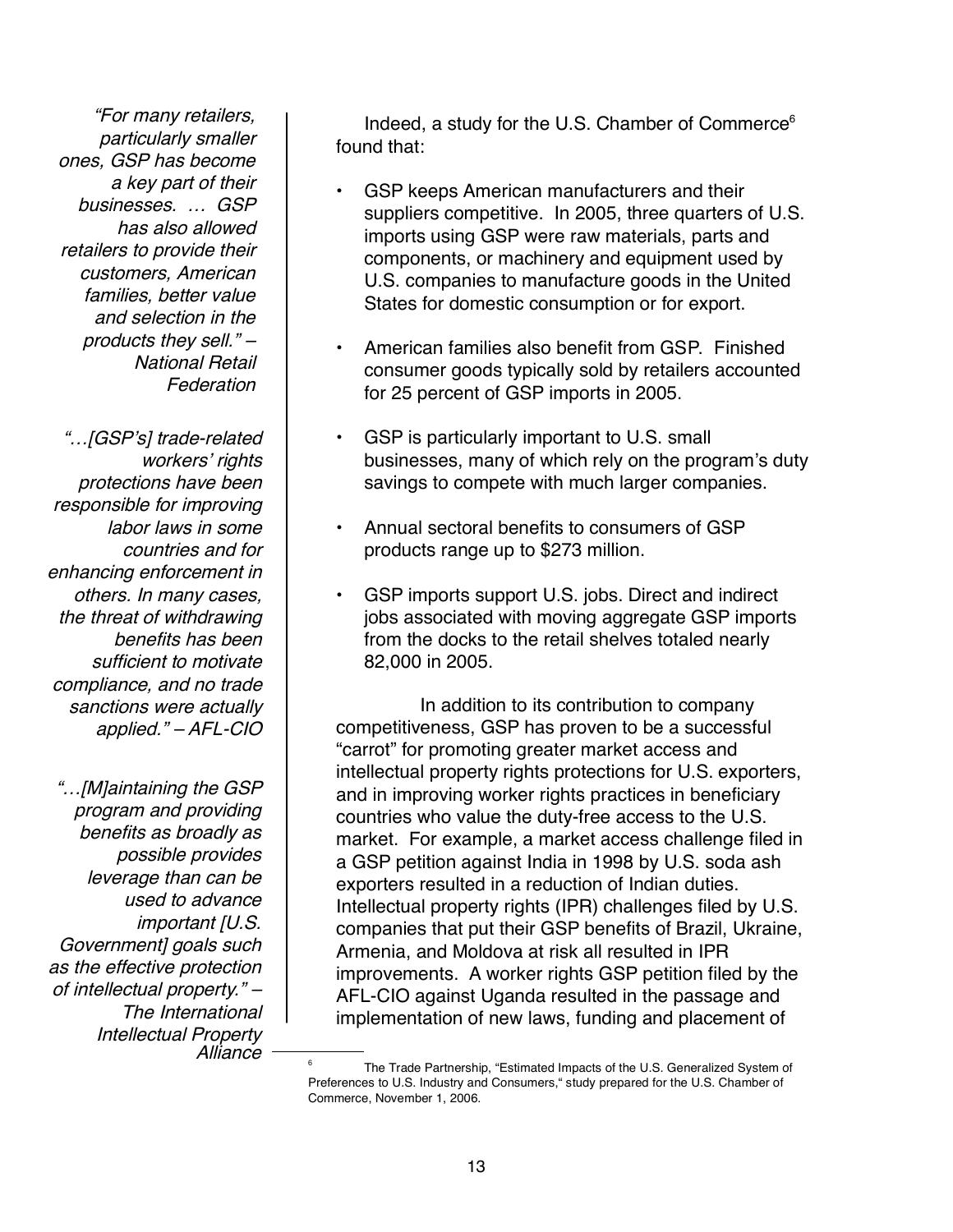labor inspectors, and other changes sought by the United States. In 2006, the President restored GSP least developed beneficiary status to Liberia after newly elected Liberian President Ellen Sirleaf Johnson made progress restoring many of the labor rights that had been curtailed during the previous regime of Charles Taylor.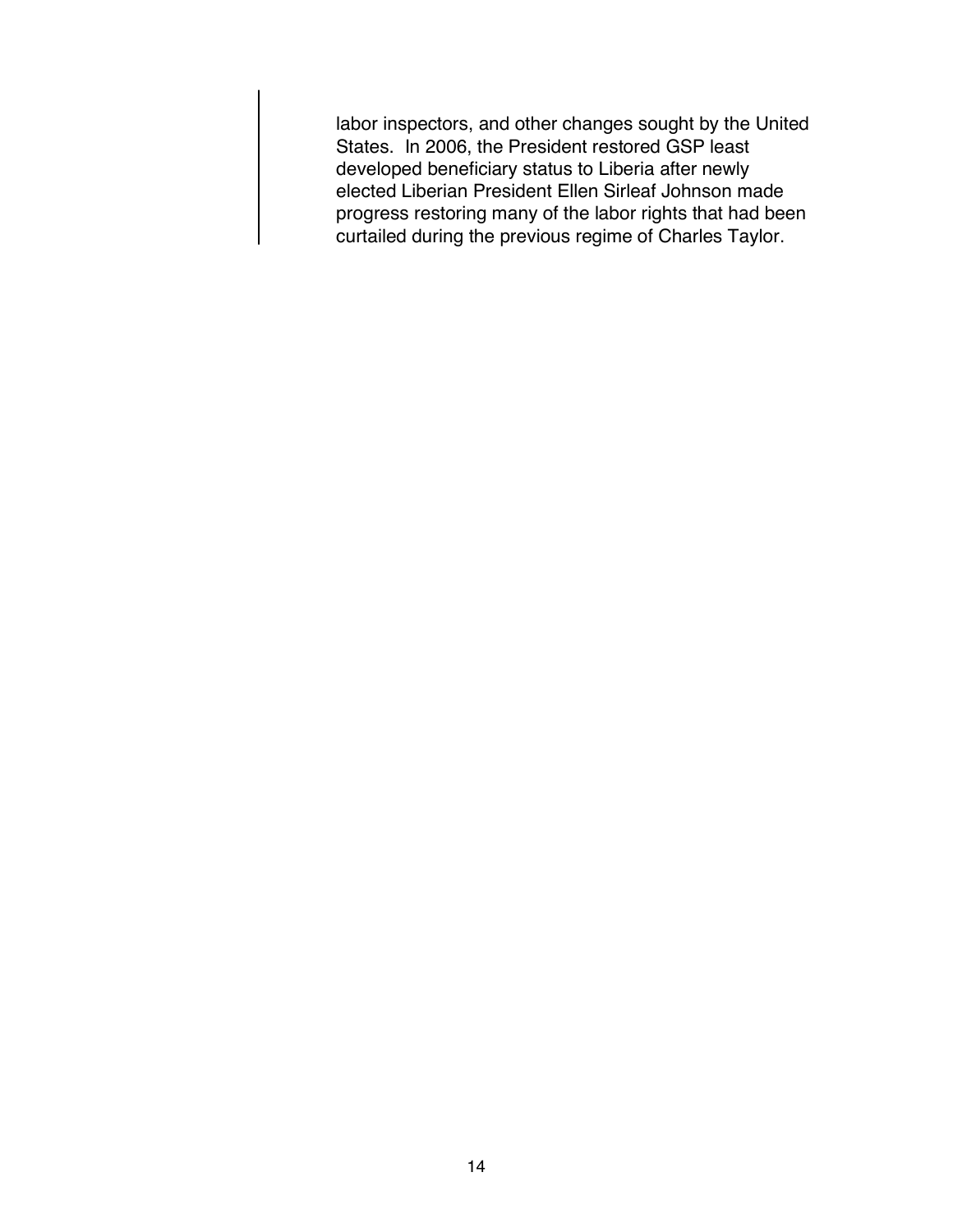# **IV. Current Status of the Program**

For the first time in nearly a decade, the GSP program expired on December 31, 2010. U.S. Customs and Border Protection began collecting duties on imports from GSP countries in January 2011 and will continue to do so until Congress passes legislation renewing GSP. These new costs are significant, averaging close to \$2 million per day.

When GSP has expired in the past, Congress renewed the program retroactively, meaning that companies that paid duties on GSP-eligible products received reimbursements. However, companies had to find the money to pay the tariffs while they waited for Congress to act, and there was never any certainty that Congress would renew GSP retroactively to its expiration date.

In addition to the uncertainty caused by GSP expiration, making tariff payments becomes much more difficult as weeks turn into months. Small businesses, which often rely on GSP to keep costs under control, bear a disproportionate share of the financial burden caused by expiration. The need to pay import duties creates cash-flow problems for small companies that do not have large cash reserves at their disposal.

The importance of GSP to a wide range of American constituencies, including manufacturers, workers, and families, argues that the 112<sup>th</sup> Congress should make an immediate, retroactive GSP renewal a top priority. Each day of inaction on this issue makes it a little more difficult for those that depend on GSP savings just to "get by" in a highly competitive global economy.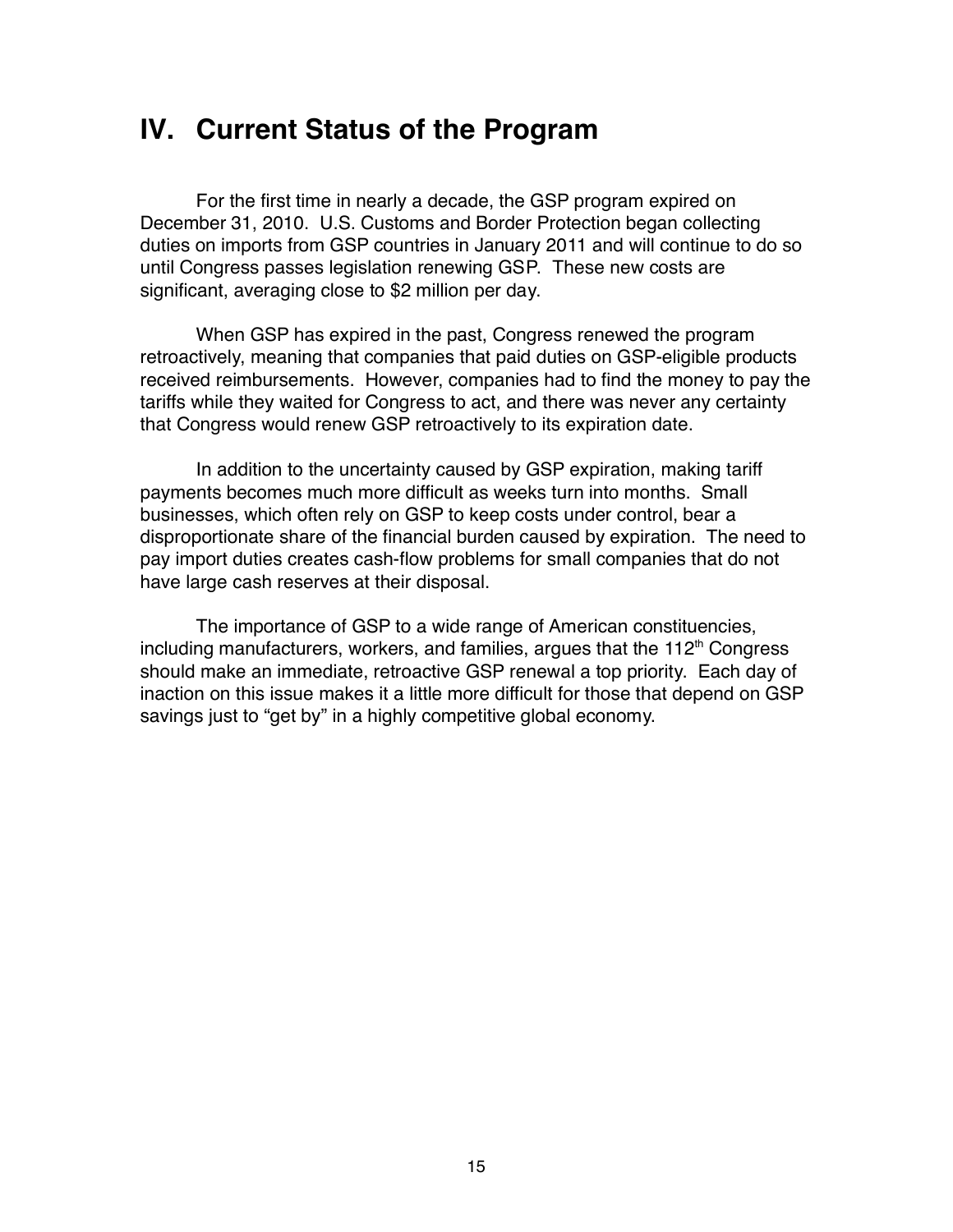|                                                                                                                       | <b>GSP's Legislative Journeys</b> |                                                                        |                                                     |  |
|-----------------------------------------------------------------------------------------------------------------------|-----------------------------------|------------------------------------------------------------------------|-----------------------------------------------------|--|
|                                                                                                                       | <b>Action</b>                     | <b>Term</b>                                                            | <b>Legislative Vehicle</b>                          |  |
|                                                                                                                       | Enacted                           | 10 years, 1/3/75-1/3/85                                                | Trade Act of 1974                                   |  |
|                                                                                                                       | Renewed                           | 8.5 years, 1/4/85-7/3/93                                               | <b>Trade and Tariff Act</b><br>of 1984              |  |
|                                                                                                                       |                                   | (Expiration period of just over one month in summer of 1993)           |                                                     |  |
|                                                                                                                       | Renewed*                          | 15 months, 7/4/93-9/30/94                                              | FY 94 Budget<br><b>Reconciliation Act</b>           |  |
|                                                                                                                       |                                   | (Expiration period of just over two months, October and November 1994) |                                                     |  |
|                                                                                                                       | Renewed*                          | 10 months, 10/1/94-7/31/95                                             | Uruguay Round<br><b>Agreements Act</b>              |  |
|                                                                                                                       |                                   | (Expiration period of 15 months, August 1995 to October 1996)          |                                                     |  |
|                                                                                                                       | Renewed*                          | 22 months, 8/1/95-5/31/97                                              | <b>Small Business Job</b><br>Protection Act of 1996 |  |
|                                                                                                                       |                                   | (Expiration period of just over two months, June-August 1997)          |                                                     |  |
|                                                                                                                       | Renewed*                          | 13 months, 6/1/97-6/30/98                                              | <b>Taxpayer Relief Act of</b><br>1997               |  |
|                                                                                                                       |                                   | (Expiration period of four months, July-October 1998)                  |                                                     |  |
|                                                                                                                       | Renewed*                          | 12 months, 7/1/98-6/30/99                                              | Tax and Trade Relief<br>Extension Act of 1998       |  |
|                                                                                                                       |                                   | (Expiration period of five and a half months, July-December 1999)      |                                                     |  |
|                                                                                                                       | Renewed*                          | 27 months, 7/1/99-9/30/01                                              | <b>Work Incentives</b><br>Improvement Act of 1999   |  |
|                                                                                                                       |                                   | (Expiration period of 10 months, October 2001-July 2002)               |                                                     |  |
|                                                                                                                       | Renewed*                          | 5 years, 10/01/01-12/31/06                                             | The Trade Act of 2002                               |  |
|                                                                                                                       | Renewed                           | 2 years, 1/1/07-12/31/08                                               | <b>Tax Relief and Health</b><br>Care Act of 2006    |  |
|                                                                                                                       | Renewed                           | 1 year, 1/1/09-12/31/09                                                | Andean Trade Preference<br>Extension Act of 2008    |  |
|                                                                                                                       | Renewed                           | 1 year, 1/1/10-12/31/10                                                | <b>GSP/ATPA Extension of</b><br>2009                |  |
|                                                                                                                       | Expired                           | $1/1/11-?$                                                             |                                                     |  |
| The renewal was made retroactive to the date of expiration, and duties paid by importers were<br>ultimately refunded. |                                   |                                                                        |                                                     |  |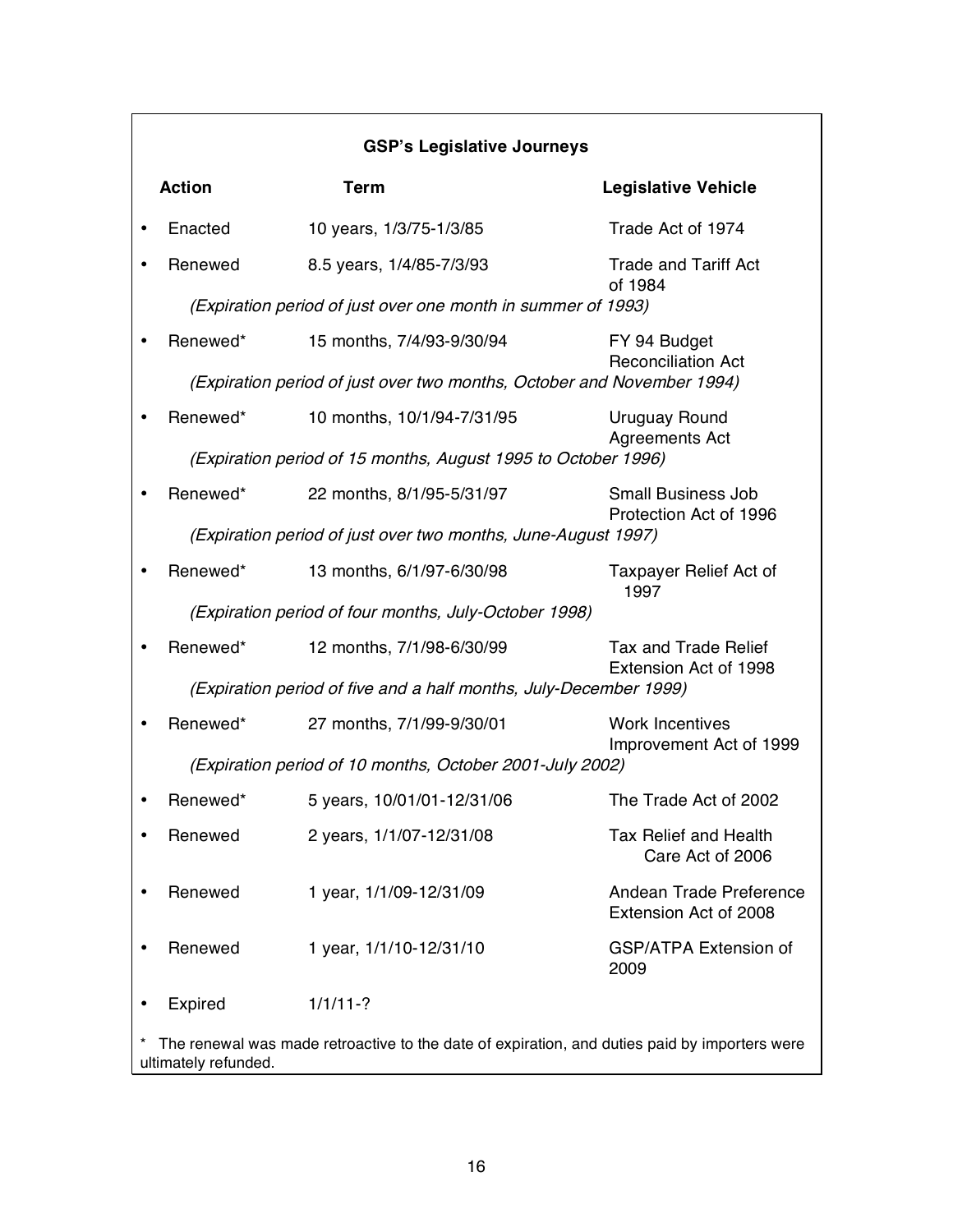## **Appendix A**

## **List of Beneficiary Developing Countries, 2011**

(as of 1/1/2011)

#### Independent Countries

| Afghanistan              | Ghana                | Paraguay    |
|--------------------------|----------------------|-------------|
| Albania                  | Grenada              | Philippine  |
| Algeria                  | Guinea               | Russia      |
| Angola                   | Guinea-Bissau        | Rwanda      |
| Argentina                | Guyana               | St. Kitts a |
| Armenia                  | Haiti                | Saint Luci  |
| Azerbaijan               | India                | Saint Vinc  |
| Bangladesh               | Indonesia            | Grenadi     |
| <b>Belize</b>            | Iraq                 | Samoa       |
| <b>Benin</b>             | Jamaica              | Sao Tome    |
| <b>Bhutan</b>            | Jordan               | Senegal     |
| <b>Bolivia</b>           | Kazakhstan           | Serbia      |
| Bosnia and Herzegovina   | Kenya                | Seychelle   |
| <b>Botswana</b>          | Kiribati             | Sierra Lec  |
| Brazil                   | Kosovo               | Solomon     |
| <b>Burkina Faso</b>      | Kyrgyzstan           | Somalia     |
| Burundi                  | Lebanon              | South Afri  |
| Cambodia                 | Lesotho              | Sri Lanka   |
| Cameroon                 | Liberia              | Suriname    |
| Cape Verde               | Macedonia, Former    | Swaziland   |
| Central African Republic | Yugoslav Republic of | Tanzania    |
| Chad                     | Madagascar           | Thailand    |
| Colombia                 | Malawi               | Togo        |
| Comoros                  | <b>Maldives</b>      | Tonga       |
| Congo (Brazzaville)      | Mali                 | Tunisia     |
| Congo (Kinshasa)         | Mauritania           | Turkey      |
| Cote d'Ivoire            | <b>Mauritius</b>     | Tuvalu      |
| Djibouti                 | Moldova              | Uganda      |
| Dominica                 | Mongolia             | Ukraine     |
| <b>East Timor</b>        | Montenegro           | Uruguay     |
| Ecuador                  | Mozambique           | Uzbekista   |
| Egypt                    | Namibia              | Vanuatu     |
| Eritrea                  | Nepal                | Venezuela   |
| Ethiopia                 | Niger                | Yemen, R    |
| Fiji                     | Nigeria              | Zambia      |
| Gabon                    | Pakistan             | Zimbabwe    |
| Gambia, The              | Panama               |             |
| Georgia                  | Papua New Guinea     |             |
|                          |                      |             |

hilippines ussia wanda t. Kitts and Nevis aint Lucia aint Vincent and the **Grenadines** amoa ao Tome and Principe enegal erbia eychelles ierra Leone olomon Islands omalia outh Africa ri Lanka uriname waziland anzania hailand Togo onga unisia urkey Tuvalu ganda kraine ruguay zbekistan anuatu enezuela emen, Republic of ambia imbabwe

\*Will lose GSP benefits on January 1, 2011 for exceeding the World Bank's "high-income" threshold.